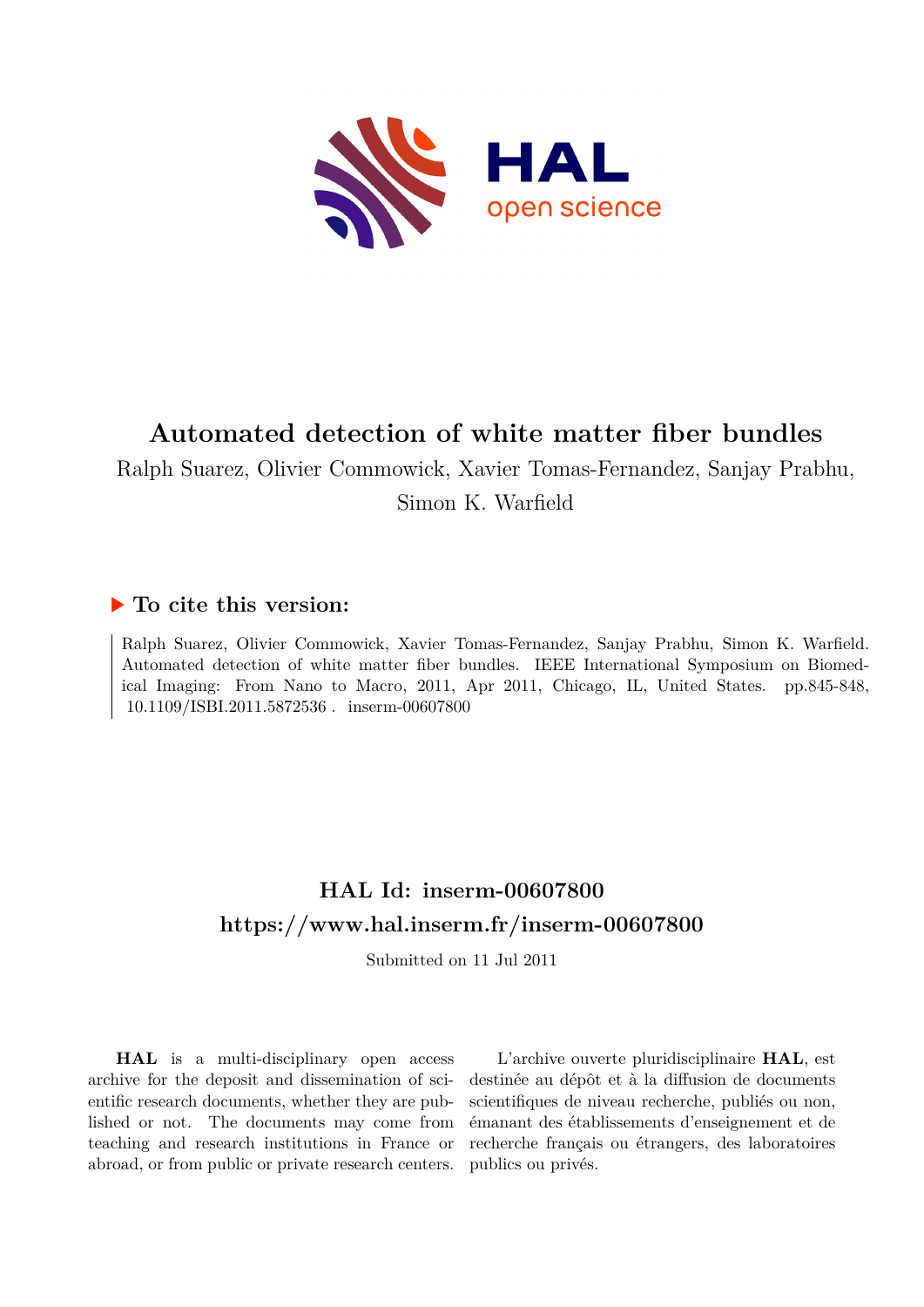### **AUTOMATED DETECTION OF WHITE MATTER FIBER TRACTS**

*Ralph O. Suarez , Olivier Commowick, Xavier Tomas-Fernandez, Sanjay Prabhu, and Simon K. Warfield*

Children's Hospital of Boston, Harvard Medical School

### **ABSTRACT**

White matter (WM) fiber bundles of the brain can be delineated by diffusion tractography utilizing anatomical regions-of-interest (ROI). These ROIs can specify seed regions in which tract generation algorithms are initiated. Interactive identification of such anatomical ROIs enables the detection of the major WM fiber tracts, but suffers from inter-rater and intra-rater variability, and is time consuming. We developed and compared three techniques for automated delineation of ROIs for the detection of two major WM fiber tracts in 12 healthy subjects. Tracts identified automatically were compared quantitatively to reference standard tracts derived from carefully hand-drawn ROIs. Based on comparative performance of the experimental techniques, a multi-subject label fusion algorithm was found to generate tracts most consistent with the reference standard.

*Index Terms—* automation, diffusion, tractography, DTI, fiber segmentation, STAPLE

#### **1. INTRODUCTION**

Diffusion imaging is a magnetic resonance imaging (MRI) technique that measures 3D diffusion properties of water molecules in the brain. Because the presence of microstructural barriers to otherwise uniform diffusion gives shape to the orientation diffusion function, inferences can then be made regarding the underlying white matter (WM) microstructure [1-3]. In addition, scalar quantities derived from the diffusion orientation, such as fractional anisotropy and mean diffusivity, have important applications in medicine as these measures reflect regional axon myelination and fiber connectivity characteristics [4].

Many important clinical applications for WM tractography involve the segmentation of specific fiber bundles of interests (as opposed to whole-brain evaluations). For example, presurgical applications typically involve a focused assessment of the major fiber bundles distinctly located within or in the vicinity of the surgical site [5]; evaluation of disease progression in neurodegenerative disorders similarly involves a regional assessment of WM connectivity and axonal integrity, often within the fiber bundles specific to clinical symptoms [4].

A common approach used for the segmentation of important WM pathways initially involves determination of specific sets of regions-of-interest (ROIs) in the subject anatomy. These ROIs are then used for tractography seeding, or as inclusion and/or exclusion regions. To achieve the segmentation of specific WM fiber bundles, a technique currently under wide use involves the manual drawing of tractography seeding ROIs by a trained expert [6-7]. While generally considered to be accurate, this procedure is timeconsuming, requires extensive training, and presents opportunity for human fatigue, error, or inter-rater variability to impact the segmentation outcome. As such, the atomization of WM fiber bundle segmentation is a topic that is increasingly addressed in the literature [7-9].

In this article, we present a comparative study of three experimental methodologies which we designed for automated segmentation of the corpus callosum and corticospinal WM tracts in individual subject anatomies. Tractography segmentations obtained by the experimental methods are compared against reference standard segmentations derived from manual placement of seeding ROIs by a trained expert, and are judged based on the rootmean-square difference between the resulting probabilistic tract density images. Based on our findings in this study, we recommend an automated algorithm derived from the Simultaneous Truth and Performance Level Estimation framework (STAPLE) [10].

One should note, however, that our study does not address other important questions still under research in the field, such as, determination of the most robust algorithms for either WM fiber tractography or for nonrigid subject-tosubject anatomical registration. Accordingly, we recognize that more advanced tractography and/or nonrigid alignment algorithms may be implemented with our automated fiber segmentation procedure in the future.

#### **2. MATERIALS AND METHODS**

#### **2.1. Subjects**

We enrolled an age-matched study group made up of 12 young volunteers (mean age: 16.8 yrs, SD: 1.1 yrs), with no history of neurobiological disorders; 5 were male and 7 female. In compliance with Institutional Review Board (IRB) guidelines, institutional study approval, and signed individual participant consent forms were obtained.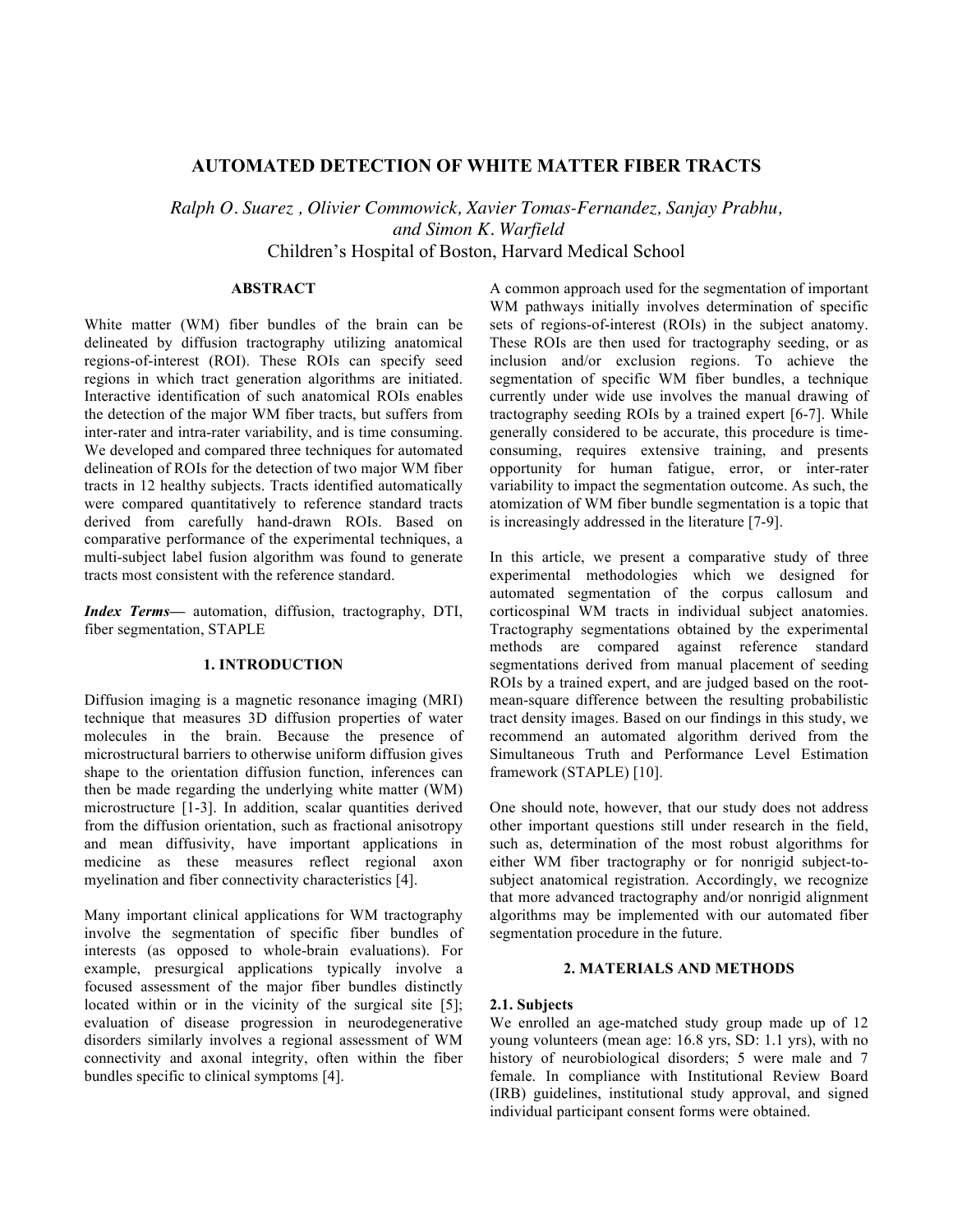#### **2.2. MR Imaging**

All of the study participants underwent MRI scanning at three Tesla (3T) using a Magnetom Trio scanner (Siemens, USA) to obtain high-quality T1-weighted anatomical and diffusion tensor images. *Anatomical images:* Highresolution 3D Magnetization Prepared Rapid Acquisition Gradient Echo (MPRAGE) T1-weighted images were obtained using a 32-channel head coil; we used a 24cm FOV, 1.0mm contiguous slice thickness, sagittal slices covering the entire head, TR/TE=1410ms/2.27ms, matrix  $256x256$ , TI=800 ms, and a flip angle= $9^\circ$ . *Diffusion images:* High spatial resolution diffusion weighted tensor images (DTI) were acquired using 30 directions and 5 baselines, B value=1000; we used isotropic  $2x2x2$  mm<sup>3</sup> voxels (24cm) FOV, matrix 128x128, 2mm thick contiguous slices covering the entire brain). In order to minimize eddy current distortion, a double balanced gradient scheme was applied. To achieve the smallest possible TE in order to minimize geometric distortion and signal loss, a parallel acquisition with an acceleration factor of 2 was used with a 32-channel head coil.

#### **2.3. Reference standard ROI placement**

We evaluated the capability of automatically reproducing corpus callosum (CC) and corticospinal tract (CST) fiber bundle segmentations in all of the study volunteers. Initially, CC and CST seeding ROIs were manually draw directly on the particular subject's red, green, and blue (RGB) colorcoded images representing local tensor orientation [11]. For delineation of the CC fiber bundle, one ROI was drawn encompassing approximately the 5 central sagittal slices outlining the RGB red-colored lateral radiations of the corpus callosum [12]. The CST bundle was based on two seeding ROIs: 1) approximately four axial slices of the bluepurple colored inferior-to-superior radiations of the posterior limb of the internal capsule, and 2) approximately four axial slices the blue-purple radiations of the corticospinal tracts traversing the pons (see Figure 1).



**Fig. 1.** Hand-draw seeding ROIs *(white)* overlaid on the RGB image of a representative study participant. *Left panel*: a single seeding ROI drawn for tract generation of the corpus callosum *(CC)*. *Right panel*: depiction of two ROIs used for tract generation of corticospinal tract *(CST)*: the posterior limb of the internal capsule and the inferior-superior radiations of the pons.

#### **2.4. Tractography**

We applied a previously unreported single tensor tractography scheme which we configured in order to merge log-Euclidean tensor interpolation [13], combined tensor deflection [14], and primary eigenvector trajectory orientation to stochastically identify highly oriented trajectories in diffusion tensor volumes. All of our fiber bundle segmentations were determined based on an ROI seeding strategy which made no requirement for exclusion regions. Standard criteria of low fractional anisotropy and rapid trajectory angle changes were used to terminate unrealistic trajectories [10]. Prior to tractography, each subject's diffusion images were rigidly registered and resampled in order to match their T1-weighted anatomical volumes.

#### **2.5. Automated methods**

We designed three experimental methods for automated projection of manually drawn seeding ROIs from a reference template anatomy onto individual subject anatomies of interest. These transformations are based on nonrigid alignment of skull-stripped, T1-weighted grayscale images. The nonrigid alignment algorithm we used applies a block matching approach together with a local correlation coefficient as the similarity measure, and features an innovative outlier rejection scheme which effectively rejects local pairings that disagree completely with the rest of the transformation [15-16]. The resulting deformation fields from nonrigid alignment of T1-weighted images are subsequently applied to manually drawn ROI volumes, in effect projecting them onto that subject's diffusion image for subsequent tractography generation. The automated methods we designed are defined as follows:

1) *Single-subject projection:* we tested the procedure of projecting hand-drawn seeding ROIs from a single template anatomy onto the subject anatomy of interest. To test the reliability of this approach, we performed 11 similar experiments for each of the 12 study participant (leave-oneout). We refer to the single-subject projection method as SSproj from this point forward.

2) *Atlas projection:* this procedure is based on projecting atlas-drawn template seeding ROIs onto the subject anatomy of interest. These projections were done based on nonrigid alignment of the atlas and the T1-weighted subject anatomy. Atlases were generated by first performing nonrigid alignment of 11 individual skull-stripped, T1-weighted subject anatomies (leave-one-out), followed by computation of an average T1-weighted volume. Deformation fields determined from the alignment of T1-weighted images were then applied to the corresponding diffusion images, similarly aligning all diffusion images for computation of an average diffusion volume. In this way, we created geometrically unbiased RGB and T1-weighted atlases, for manual placement of seeding ROIs and subsequent atlas-tosubject alignments, respectively. We refer to this atlas projection method as Atlsproj from this point forward.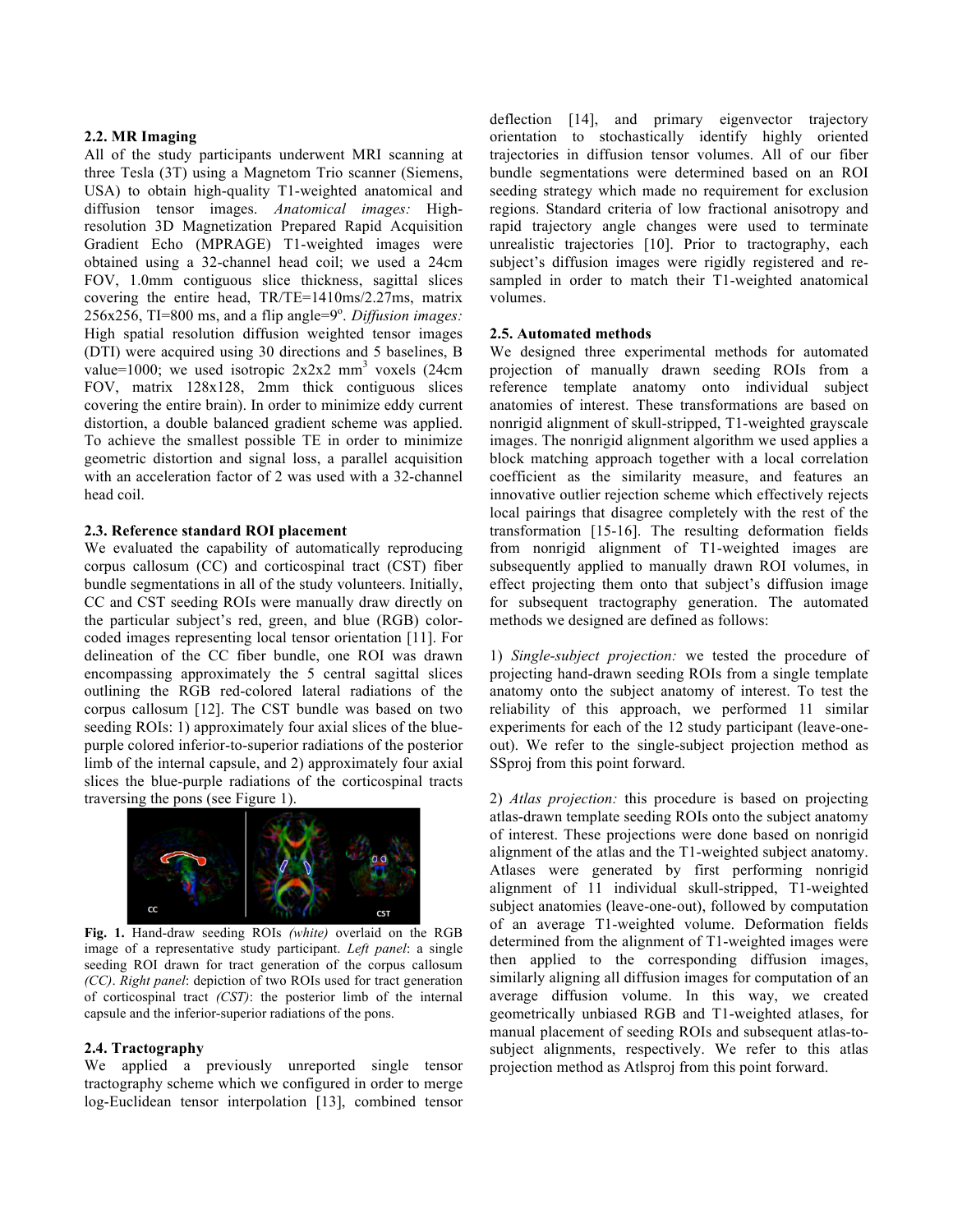3) *ROI label map consensus:* this automated procedure is based on the determination of a local consensus ROI region in the subject anatomy. Initially, we project manually drawn seeding ROIs from 11 template anatomies onto the subject of interest, where we then perform a label map consensus analysis based on the STAPLE framework [10]. STAPLE statistical evaluation of the underlying consensus across individually projected template ROIs consequently results in a subject-specific region which we designate as that subject's tractography seeding ROI. We refer to the ROI map consensus method as MPcns from this point forward.

## **2.6. Comparative evaluation of experimental results**

Fiber bundle segmentations derived from each of the experimental methods were judged based on how similar the resulting probabilistic tract density images were to those generated by manually drawn ROIs in the same subject. Voxel values in probabilistic tract density images were determined based on the number of fiber trajectories traversing each voxel, divided by the total number of trajectories in the entire volume. As such, these images simultaneously quantify both the spatial extent, and also the density of the 3D fiber bundles produced by the tractography (see Figure 2). We use the root-mean-squared (RMS) difference between these images as quantitative measure of tract segmentation error. It follows that tract density images demonstrating perfect correspondence to the reference standard will yield RMS error equal to zero. This metric is comparable to Jaccard's Similarity Index, but offers the advantage of accounting for continuous intensity mismatch, in addition to the binary overlap.



**Fig. 2.** Probabilistic tract density images of the corpus callosum *(CC)* and the corticospinal tract *(CST)* in a representative study participant.

#### **3. RESULTS**

#### **3.1. Group-level results**

*CC segmentation outcomes:* the lowest mean RMS error in the study group was observed for MPcns (Mean: 3.25E-5, SD: 0.61E-5); the second lowest error was observed for Atlsproj (Mean: 4.14E-5, SD: 0.71E-5); the highest RMS error was observed for SSproj (4.24E-5, 0.87E-5). ANOVA analysis revealed no statistically significant difference in the mean RMS error across all of the experimental methods we tested.

*CST segmentation outcomes:* CST segmentations generally yielded higher mean RMS error than was observed for CC

(approximately one order of magnitude greater); this was true across all of the methods we tested. The lowest error we observed was for MPcns (10.01E-5, 1.49E-5); the second lowest for SSproj (12.44E-5, 2.16E-5); and the highest RMS error was observed for Atlsproj (14.51E-5, 2.36E-5). ANOVA analysis revealed no statistically significant difference in the mean RMS error across all of the experimental methods we tested.

#### **3.2. Subject-level results**

All three of the automated segmentation methods we designed were able to delineate CC and CST fiber bundles in 12 out of the 12 study participants, Jaccard's Similarly Indices of 0.49 or greater in every case. The resulting fiber bundles generally differed however, as was reflected in the calculated values of RMS error, and 3D visualizations (see Figure 3).



**Fig. 3.** Comparison of 3D subject tractography results for CC *(top row)* and CST *(bottom row)*. *Left panel:* reference standard fiber bundles from manually drawn seeding ROIs. *Right panel:* fiber bundles generated from automated SSproj, Atlsproj, and MPcns methodologies on the same representative subject.

*CC segmentation outcomes:* MPcns resulted in the lowest RMS error, in 11 out of 12 subjects; the second lowest error was observed for Atlsproj, in 5 out of 12 subjects; the highest error was observed for SSproj, in 6 of 12 subjects (see Figure 4).

*CST segmentation outcomes:* MPcns yielded the lowest error in 12 out of 12 subjects; the second lowest error was observed for SSproj, in 12 out of 12 subjects; the highest RMS error was observed for Atlsproj, in 12 out of 12 subjects (see Figure 4).

**Fig. 4.** RMS error in corpus callosum (CC) (*top panel*) and corticospinal tract segmentations (CST) (*lower panel*) as a function of subject of interest, error bars represent the standard deviation in the mean RMS error from SSproj. Notice that the lowest RMS error was in every case obtained by the Mpcns procedure.

#### **4. DISCUSSION**

We designed and tested three algorithms for automated segmentation of CC and CST WM fiber bundles. Our goal was to evaluate the feasibility of reproducing reference standard segmentations derived from the manual drawing of